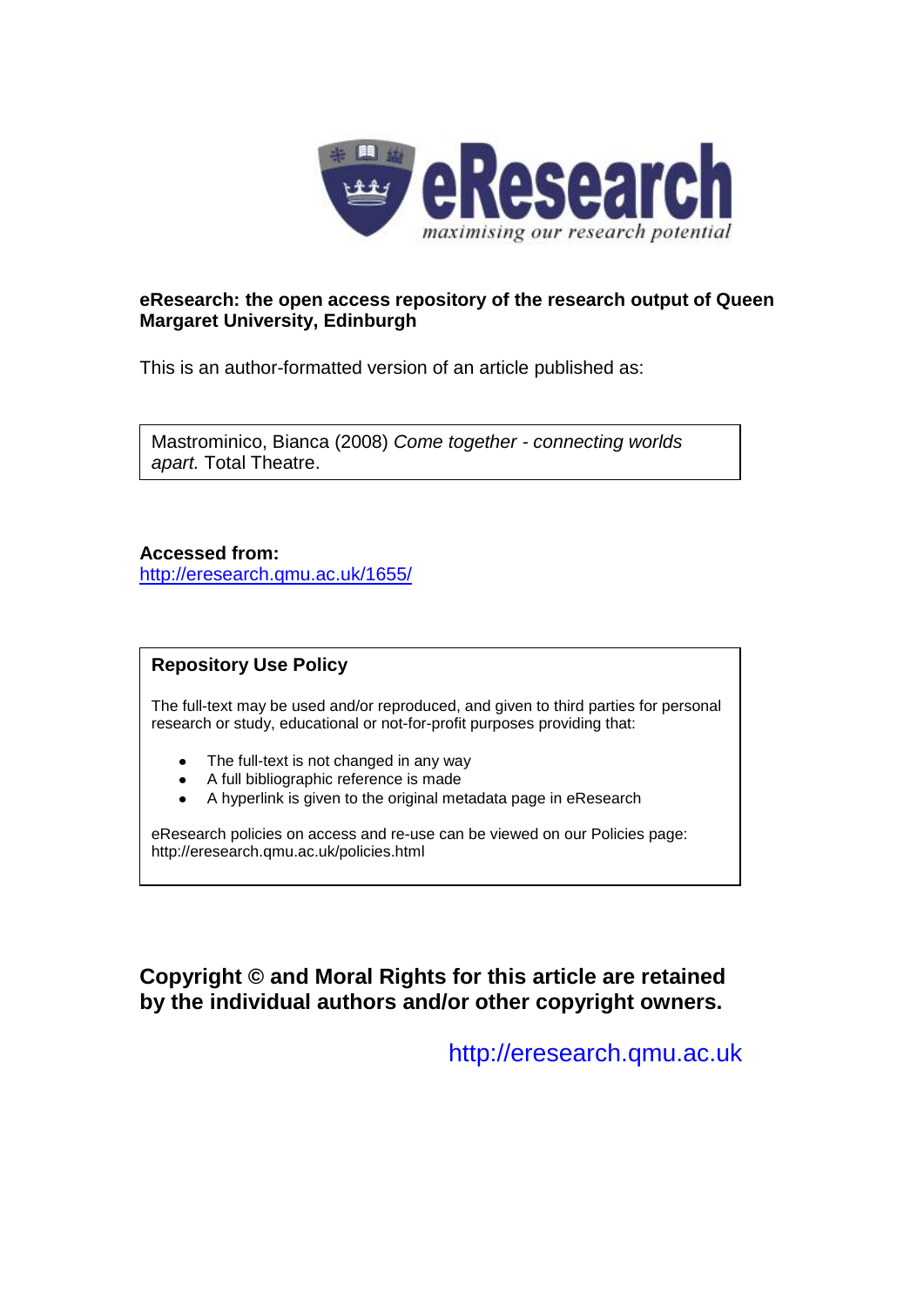## **Come Together - Connecting Worlds Apart**

Bianca Mastrominico on a professional development project that crosses cultural divides

**When Brazilian dancer and choreographer Augusto Omolú** arrived in London last May from Denmark (where he works with Odin Teatret), accompanied by his wife, the Italian writer and journalist Lisa Ginzburg, he didn't think that they would have had to spend almost an hour at Heathrow airport being questioned by British police.

He didn't speak English, but she did, explaining that he was an artist who had come to Britain to lead a workshop. The police seemed not to believe him and asked for physical proof, which he didn't have, so they searched his luggage and fired off remarks such as: how could Augusto lead a workshop in the UK if he doesn't know the language? So why exactly did this highly skilled classical dancer, born and raised within a family tradition of the Brazilian Candomblé, attract the attention of the Heathrow police? Because of his black skin? Let's hope not!

Augusto came to the UK, invited by Organic Theatre, for a five day workshop in Bristol from 7-12 May 2007 as part of our International Training and Performance Residencies programme. "The key to achieve things is freedom", he said at some point during the workshop, "and to achieve freedom you need respect, will and love".

Almost a revolutionary slogan in the working space of the Tobacco Factory, at the heart of a vibrant western city still coming to terms with its obscure past as a major British port for the African slave trade, especially with the Heathrow incident in mind – a confined episode, but one which reflects the present state of UK society, celebrating diversity yet in growing danger of becoming pre-emptive and control-freakish, wary of strangers and strangeness.

For his part, Augusto Omolú, under the direction of Eugenio Barba, has already accomplished a successful "intercultural exchange" with British theatrical heritage through his performance [Ôro de Otelo,](http://www.odinteatret.dk/ista/Productions/Otelo.htm) a version of Shakespeare's Othello, based on the movements and steps of the traditional Orixá deities, from which he

presented an extract at the end of his residency. "This work," says Augusto, "originated in my work sessions with Sanjukta Panigrahi, the late Odissi dancer. As we didn't speak each other's language, we began to improvise using non-verbal communication, letting our feelings and bodies speak; until we found a dialogue through dance, where Sanjukta was dancing according to her Indian music and gods, while I found a correspondence with my Orixás".

**"Only art can bring cultures together,"** writes Kottakal Sasidharan Nair in his biographical notes on his life as a Khatakali, BharataNatyam and Kuchipudi dancer, teacher and choreographer for over 40 years.

When he arrived in London for the first time; he had never left India and couldn't speak a word of English. Sasi had been chosen to perform with a western group by his school of Kathakali dancing in Kottakal (Kerala), where his parents brought him at the age of eight, too poor to feed their youngest and last child after donating everything to Gandhi, to raise funds for the freedom struggle. "Many boys ran away from the school as they didn't like the rigorous and disciplined work of studying postures and mudras from early morning to late at night"*.* But he stayed, got to like it and became very good.

That's why he was in London, where he experienced his first cultural shock in the form of a bizarre meeting. Searching for a post office, he was walking down the street, wearing a white shirt over his wrap around lunge, and his first pair of shoes (shiny black leather shoes with ribbon-like laces, bought just before embarking for Europe) when suddenly a woman, started to shout at him, and when he tried to run away, began to follow him. Like in a Satyajit Ray film, the bewildered young Indian dancer, awkward in his stiff new leather shoes, is chased by the perseverant English lady, who finally reaches him and pushes him down; then pulls off both his shoes, picks up one and puts it back on his foot. "But not on the one it had been on; and so she did with the second shoe, then she pointed at her own shoes and showed me, a dancer, how I should walk… She took my hand and we went to the post office, after which she brought me back to my new lodgings… All I could do to thank her was to bow in Indian fashion, my hands joined together, with grateful tears in my eyes".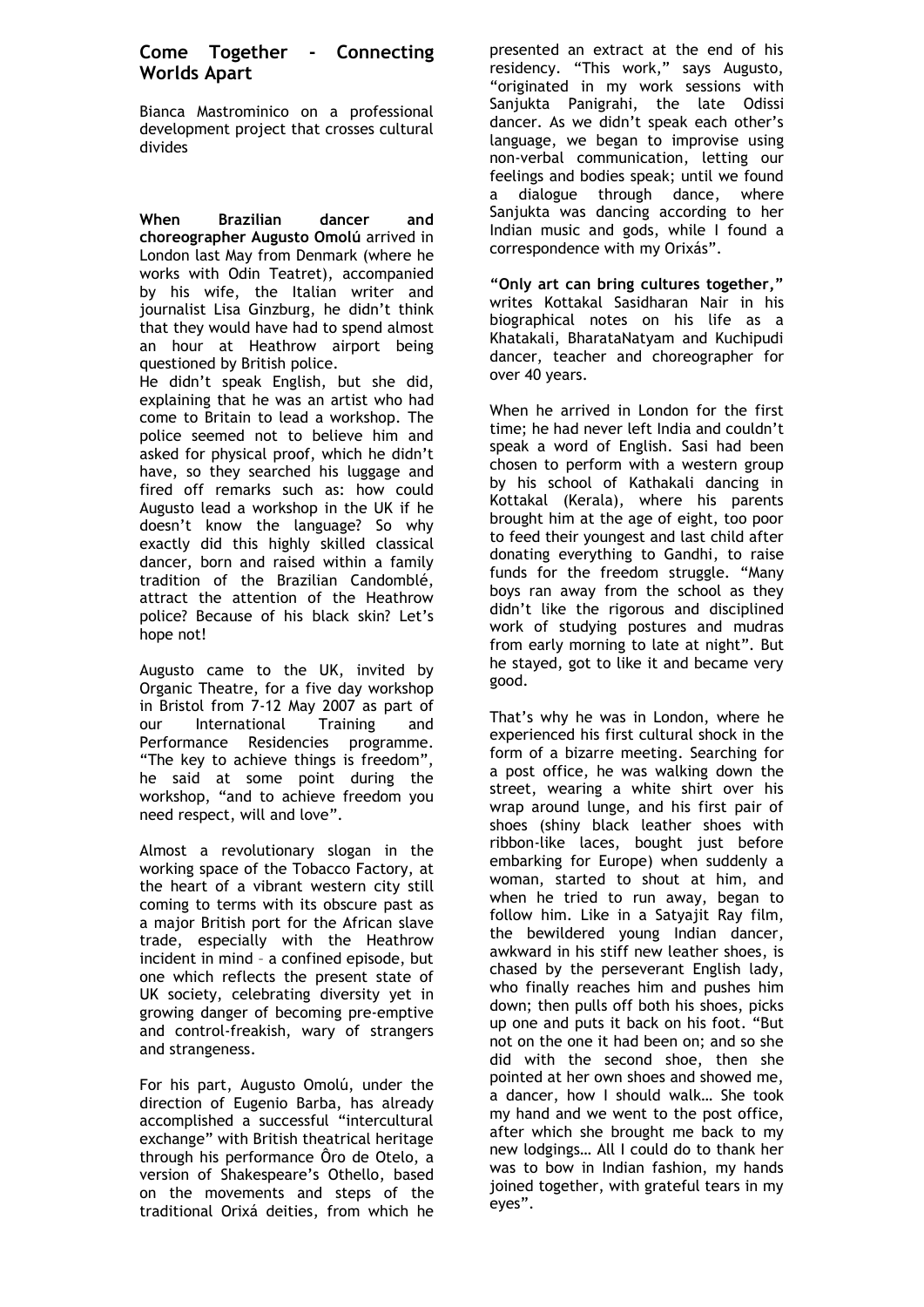We met Sasi in the UK two years ago. At one of his demonstrations of Kathakali for university students, I noticed that two people had watched the whole performance with their feet on the back of the chairs in the front row, right in his face. I asked him if he had found it a disturbance; he said he had seen the feet, but that in his tradition you never question the audience's behaviour. This wasn't the first time he faced a similar casual approach by students of the western world – where, following his first visit to London, he has taught and performed extensively. In Los Angeles, at the Pomona College of Claremont University, during the initial days of training for a production he was directing, "some students lay down, some dozed, some chewed gum, some smoked… To me, accustomed to strict discipline and order in behaviour for years of learning, this was strangely disconcerting..." But through the work, the Californian students were taken by the fascination of Kathakali, endlessly questioning him about how it had evolved out of a combination of song, music, dance and acting by body language and gestures, as well as about the styles of acting out emotions.

"They worked hard to imagine the Gajagamana (the movement of the elephant), the Sansagamana (the movement of the swan); the western mind, once decided, is able to achieve anything" he says, but being used since childhood to learning by watching in silence, he found that "…indeed, the mind and the conversation together was very difficult…"

Sasi Nair will lead a residency in Bristol from 12-16 November 2007.

**The observation of silence as a way to achieve alertness,** settle the mind through self-observation and increase awareness of being in an environment, is one of the most important basic rules given at Theatre House - Khele Danga (Village of Red Earth), in Bengal*.* This international work-centre, created by Indian director Abani Biswas just a few miles from Shantiniketan, north of Calcutta, is a project and a place inspired by his work with Jerzi Grotowski in the multicultural Theatre of Sources project, in which Abani participated from 1979 to 1983.

The centre hosts Milòn Méla, literally translated as "the coming together fair", which involves traditional artists from

various Indian performance disciplines and of differing cultures and religions – Hindu Bauls and Muslim Fakir musicians, Chau and Gotipua dancers, Kalaripayattu martial artists, Patua storytellers and painters - invited from artistic communities in the rural and tribal zones of India; "cultural reserves" whose life is in constant peril. Since its launch in 1986, Milòn Méla has created the conditions to encourage original and creative work from the participating artists, as well as providing them with material resources for their daily life, and that of their families and communities.

The group of sixteen artists will make their first ever visit to the UK in May 2008, in what will be the third and major residency of the project, in collaboration with The British Grotowski Project at University of Kent, and the School of Art and Performance at the University of Plymouth. They will present workshops, performances and parades in Bristol.

**International Training and Performance Residencies** focuses on the body in performance, through the crossover between traditional non-western performance practices and contemporary western physical theatre.

They provide an opportunity to learn from artists who live in their body and whose bodies are the living presence of disappearing traditions; masters who have chosen to transmit their practice while embracing a personal journey of creative challenges, confronting their roots and their identities with other cultures different from theirs, in an endless process of learning, researching and valuing the essence of their art.

The link between the practices of Augusto Omolú, Sasi Nair and Milòn Méla lies in the importance given to the artistic path as a means for spiritual growth; the belief that art can be a life changing experience; the cultural values of practical knowledge and technique; the need of rituals to connect with our inner sense of self and creativity.

For Organic Theatre it means that as theatre makers we should constantly try to sustain a unified artistic vision capable of bringing people together to enjoy and celebrate themselves. Above all, creating the conditions for things to happen connecting worlds apart. *(Bianca Mastrominico)*